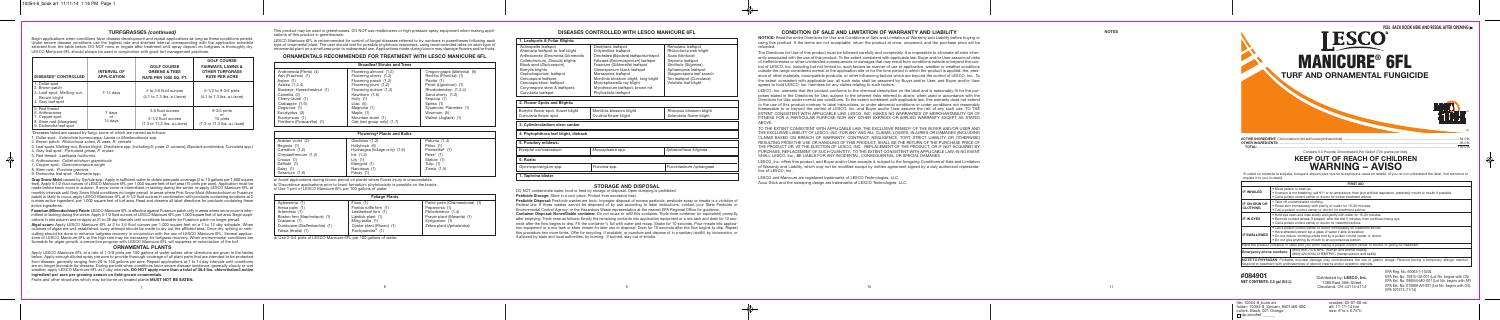# **CONIFERS** *(continued)*

# **TURFGRASSES**

Do not use on home lawns and turf sites associated with apartment buildings, daycare centers, playgrounds, recreational park athletic fields, athletic fields located on or next to schools (ie., elementary, middle and high schools), campgrounds, churches, and theme parks. Sod farm turf treated with chlorothalonil prior to harvest must be mechanically cut, rolled and harvested. Do not use for sodfarms at application rates greater than 13 pounds of active ingredient, per acre, per year. Do not apply more than the following totals of chlorothalonil active ingredient from all registered product sources to the indicated types of turfgrass:

Apply LESCO Manicure 6FL in 90 to 450 gallons of water per acre on golf course greens and tees, and 30 to 100 gallons of water per acre on fairways, lawns and other turfgrass. Apply with ground equipment only.

#### **B. Solid Set and Portable (Wheel Move, Side Roll, End Tow, or Hand Move) Irrigation Equipment**

With stationary systems, an effectively designed in-line venturi applicator unit is preferred which is constructed of materials that are compatible with pesticides; however, a positive-displacement pump can also be used.

Determine acreage covered by sprinkler. Fill tank of injection equipment with water and adjust flow to use contents over a thirty to forty-five minute period. Mix desired amount of LESCO Manicure 6FL for acreage to be covered with water so that the total mixture of LESCO Manicure 6FL plus water in the injection tank is equal to the quantity of water used during calibration and operate entire system at normal pressures recommended by the manufacturer of injection equipment used for amount of time established during calibration. No agitation should be required. LESCO Manicure 6FL can be injected at the beginning or end of the irrigation cycle or as a separate application. Stop injection equipment after treatment is completed and continue to operate irrigation system until LESCO Manicure 6FL has been cleared from last sprinkler head.

# **Application Rates**

Dosage rates on this label indicate pints of LESCO Manicure 6FL per acre, unless otherwise stated. Under conditions favor-

ing disease development, the high rate specified and shortest application interval should be used. For each listed crop, the maximum total amount of chlorothalonil active ingredient (lbs a.i./A) which may be applied per acre of that crop (or crop group) during each growing season is given in bold print within a box beneath the crop name. For each crop use situation listed below, the listed maximum individual and seasonal application rates must not be exceeded and the listed minimum retreatment intervals must not be decreased.

When handlers use closed systems, enclosed cabs, or aircraft in a manner that meets the requirements listed in the Worker Protection Standard (WPS) for agricultural pesticides [40 CFR 170.240(d)(4-6)], the handler PPE requirements may be reduced or modified as specified in the WPS.

• Remove PPE immediately after handling this product. Wash the outside of gloves before removing. As soon as possible, wash thoroughly and change into clean clothing.

### **CONIFERS**

Apply this product in sufficient water and with proper calibration to obtain uniform coverage of tree canopy. Application with ground equipment is preferable to aerial application because ground applications generally give better coverage of the tree canopy. If application with ground equipment is not feasible, this product may be applied with aircraft using at least 20 gallons of spray per acre. When concentrate sprays are used or when treating non-bearing or immature trees, use the lower rate of this product listed for the crop being treated.

DO NOT allow livestock to graze in treated areas.

DO NOT apply LESCO Manicure 6FL within one week before or after application of oil or an oil-based pesticide.

# **PRECAUTIONARY STATEMENTS HAZARDS TO HUMANS AND DOMESTIC ANIMALS WARNING-AVISO**

May be fatal if inhaled. Harmful if swallowed or absorbed through skin. Causes moderate eye irritation. Avoid contact with eyes, skin or clothing. DO NOT breathe spray mist.

# **PERSONAL PROTECTIVE EQUIPMENT (PPE)**

Some materials that are chemical-resistant to this product are made of any waterproof material. If you want more options, follow the instructions for Category A on an EPA chemical resistance category selection chart.

Mixers, loaders, applicators and all other handlers must wear:

- Long-sleeved shirt and long pants;
- Shoes plus socks:
- Protective eye wear;
- Chemical-resistant gloves made of waterproof material, such as barrier laminate, butyl rubber, nitrile rubber, neoprene rubber, polyethylene, polyvinyl chloride, or viton; if you want more options, follow the instructions for category A on an EPA chemical-resistance category selection chart);
- A NIOSH approved respirator with an organic vapor (OV) cartridge or canister with any N, R, P, or HE prefilter.

PPE required for early entry to treated areas that is permitted under the Worker Protection Standard and that involves contact with anything that has been treated, such as plants, soil, or water, is: coveralls, chemical resistant gloves made of any waterproof material, shoes plus socks, and protective eyewear.

**Special Eye Irritation Provisions:** This product is a severe eye irritant. Although the restricted-entry interval expires after 12 hours, for the next 6 1/2 days entry is permitted only when the following safety measures are provided:

Follow manufacturer's instructions for cleaning/maintaining PPE. If no such instructions for washables, use detergent and hot water. Keep and wash PPE separately from other laundry. Discard clothing and other absorbent materials that have been drenched or heavily contaminated with this product's concentrate. DO NOT reuse them.

# **ENGINEERING CONTROLS**

The requirements in this box apply to uses of this product that are NOT within the scope of the Worker Protection Standard for agricultural pesticides (40 CFR part 170):

# **USER SAFETY RECOMMENDATIONS**

#### **Users should:**

• Wash hands before eating, drinking, chewing gum, using tobacco or using the toilet.

• Remove clothing immediately if pesticide gets inside. Then wash thoroughly and put on clean clothing.

# **ENVIRONMENTAL HAZARDS**

This product is toxic to aquatic invertebrates and wildlife. DO NOT apply directly to water, or to areas where surface water is present or to intertidal areas below the mean high-water mark. Drift and runoff from treated areas may be hazardous to aquatic organisms in neighboring areas. DO NOT contaminate water when disposing of equipment washwater or rinsate.

Chlorothalonil can contaminate surface water through spray drift. DO NOT apply when weather conditions favor drift from treated areas. Under some conditions, it may also have a high potential for runoff into surface water for several days to weeks after application. These include poorly draining or wet soils with readily visible slopes toward adjacent surface waters, frequently flooded areas, areas overlaying extremely shallow ground water, areas with in-field canals or ditches that drain to surface water, areas not separated from adjacent surface waters with vegetated filter strips, and areas over-laying tile drainage systems that drain to surface water.

Chlorothalonil degradates are known to leach through soil into ground water under certain conditions as a result of label use. Use of this product in areas where soils are permeable, particularly where the water table is shallow, may result in ground water contamination.

# **DIRECTIONS FOR USE**

#### **General Precautions and Restrictions**

It is a violation of Federal law to use this product in a manner inconsistent with its labeling.

When making applications in low relative humidity, set up equipment to produce larger droplets to compensate for evaporation. Droplet evaporation is most severe when conditions are both hot and dry.

DO NOT apply this product in a way that will contact workers or other persons, or pets, either directly or through drift. Only protected handlers may be in the area during applications. For any requirements specific to your State or Tribe, consult the Agency responsible for pesticide regulation.

Do not use on home lawns and turf sites associated with apartment buildings, daycare centers, playgrounds, recreational park athletic fields, athletic fields located on or next to schools (ie., elementary, middle and high schools), campgrounds, churches, and theme parks.

# **AGRICULTURAL USE REQUIREMENTS**

Use this product only in accordance with its labeling and with the Worker Protection Standard (WPS), 40 CFR part 170. This Standard contains requirements for the protection of agricultural workers on farms, forests, nurseries, and greenhouses and handlers of agricultural pesticides. It contains requirements for training, decontamination, notification, and emergency assistance. It also contains specific instructions and exceptions pertaining to the statements on this label about personal protective equipment (PPE), and restricted-entry interval (REI). The requirements in this box only apply to uses of this product that are covered by the Worker Protection Standard.

DO NOT enter or allow worker entry into treated areas during the REI of 12 hours.

At least one container designed specifically for flushing eyes must be available in operating condition at the WPS-required decontamination site intended for workers entering the treated area.

Workers must be informed, in a manner they can understand:

• that residues in the treated area may be highly irritating to their eyes;

- that they should take precautions, such as refraining from rubbing their eyes, to keep the residues out of their eyes;
- that if they do get residues in their eyes, they should immediately flush their eyes using the eyeflush container that is located at the decontamination site or using other readily available clean water; and
- how to operate the eyeflush container.

# **NON-AGRICULTURAL USE REQUIREMENTS**

DO NOT enter or allow others to enter into treated areas until spray deposits have dried.

This product must not be applied within 150 feet (for aerial and air-blast applications), or 25 feet (for ground applications) from marine/estuarine water bodies unless there is an untreated buffer area of that width between the area to be treated and the water body.

Avoiding spray drift at the application site is the responsibility of the applicator. The interaction of many equipment-andweather-related factors determine the potential for spray drift. The applicator and the grower are responsible for considering all these factors when making decisions. The following drift management requirements must be followed to avoid off-target drift movement from aerial applications to agricultural field crops. These requirements do not apply to forestry applications, public health uses or to applications using dry formulations.

1. The distance of the outer most nozzles on the boom must not exceed 3/4 the length of the wingspan or rotor.

2. Nozzles must always point backward parallel with the air stream and never be pointed downwards more than 45 degrees.

Where states have more stringent regulations, they should be observed.

# **AERIAL DRIFT ADVISORY INFORMATION**

#### **INFORMATION ON DROPLET SIZE**

The most effective way to reduce drift potential is to apply large droplets. The best drift management strategy is to apply the largest droplets that provide sufficient coverage and control. Applying larger droplets reduces drift potential but will not prevent drift if applications are made improperly, or under unfavorable conditions (see Wind, Temperature).

#### **CONTROLLING DROPLET SIZE**

- Volume- Use high flow rate nozzles to apply the highest practical spray volume. Nozzles with higher rated flows produce larger droplets.
- Pressure- Do not exceed the nozzle manufacturer's recommended pressures. For many nozzle types lower pressure produces larger droplets. When higher flow rates are needed, use higher flow rate nozzles instead of increasing pressure.
- Number of nozzles- Use the minimum number of nozzles that provide uniform coverage.
- Nozzle orientation- Orienting nozzles so that the spray is released parallel to the airstream produces larger droplets than other orientations and is the recommended practice. Significant deflection from horizontal will reduce droplet size and increase drift potential.

• Nozzle type- Use a nozzle type that is designed for the intended application. With most nozzle types, narrower spray angles produce larger droplets. Consider using low-drift nozzles. Solid stream nozzles oriented straight back produce the largest droplets and the lowest drift potential.

#### **BOOM LENGTH**

For some use patterns, reducing the effective boom length to less than 3/4 of the wingspan or rotor length may further reduce drift without reducing swath width.

#### **APPLICATION HEIGHT**

Applications should not be made at a height greater than 10 feet above the top of the largest plants unless a greater height is required for aircraft safety. Making applications at the lowest height that is safe reduces exposure of droplets to evaporation and wind.

## **SWATH ADJUSTMENT**

When applications are made with a crosswind, the swath will be displaced downwind. Therefore, on the up and downwind edges of the field, the applicator must compensate for this displacement by adjusting the path of the aircraft upwind. Swath adjustment distance should increase with increasing drift potential (higher wind, small drops, etc.).

#### **WIND**

Drift potential is lowest between wind speeds of 2-10 mph. However, many factors, including droplet size and equipment type determine drift potential at any given speed. Application should be avoided below 2 mph due to variable wind direction and high inversion potential. NOTE: Local terrain can influence wind patterns. Every applicator should be familiar with local wind patterns and how they affect spray drift.

#### **TEMPERATURE AND HUMIDITY**

#### **TEMPERATURE INVERSIONS**

Applications should not occur during a temperature inversion because drift potential is high. Temperature inversions restrict vertical air mixing, which causes small suspended droplets to remain in a concentrated cloud. This cloud can move in unpredictable directions due to the light variable winds common during inversions. Temperature inversions are characterized by increasing temperatures with altitude and are common on nights with limited cloud cover and light to no wind. They begin to form as the sun sets and often continue into the morning. Their presence can be indicated by ground fog; however, if fog is not present, inversions can also be identified by the movement of smoke from a ground source or an aircraft smoke generator. Smoke that layers and moves laterally in a concentrated cloud (under low wind conditions) indicates an inversion, while smoke that moves upward and rapidly dissipates indicates good vertical air mixing.

# **INTEGRATED PEST MANAGEMENT**

LESCO Manicure 6FL is an excellent disease control agent when used according to label directions for control of a broad spectrum of plant diseases. LESCO Manicure 6FL is recommended for use in programs that are compatible with the principles of Integrated Pest Management (IPM), including the use of disease resistant crop varieties, cultural practices, pest scouting and disease forecasting systems which reduce unnecessary applications of pesticides.

# **FUNGICIDE RESISTANCE MANAGEMENT**

LESCO Manicure 6FL is effective for strategic use in programs that attempt to minimize disease resistance to fungicides. Some other fungicides which are at risk from disease resistance exhibit a single-site mode of fungicidal action. LESCO Manicure 6FL, with a multi-site mode of action, may be used to delay or prevent the development of resistance to single-site fungicides. Consult with your federal or state Cooperative Extension Service representatives for guidance on the proper use of LESCO Manicure 6FL in programs which seek to minimize the occurrence of disease resistance to other fungicides.

#### **MIXING, LOADING AND APPLYING**

LESCO Manicure 6FL is intended to be diluted into water, then applied to crops by typical agricultural spraying techniques. Always apply LESCO Manicure 6FL in sufficient water to obtain thorough, uniform coverage of foliage and crop sur**faces intended to be protected from disease.** Spray volume to be used will vary with crop and amount of plant growth. Spray volume should normally range from 20 to 150 gallons per acre (200 to 1400 liters per hectare) for dilute sprays and 5 to 10 gallons per acre (50 to 100 liters per hectare) for concentrate ground sprays and aircraft applications. Both ground and aircraft methods of application are recommended unless specific directions are given for a crop.

Slowly invert container several times to assure uniform mixture. Measure the required amount of LESCO Manicure 6FL and pour into the spray tank during filling. Keep agitator running when filling spray tank and during spray operations.

Do not use on greenhouse-grown crops except as directed in the Ornamental Plants section of this label.

# **TANK MIXING**

When tank mixing this product with other pesticides observe the more restrictive label limitations and precautions. No label dosage rates should be exceeded. This product cannot be mixed with any product containing a label prohibition against such mixing.

Do not combine LESCO Manicure 6FL in sprayer tank with pesticides, surfactants or fertilizers, unless your prior use has shown the combination physically compatible, effective and noninjurious under your conditions of use. Do not combine LESCO Manicure 6FL with Dipel 4L, Triton AG-98, Triton B-1956 or Latron B-1956, as phytotoxicity may result from the combination when applied to the crops on this label. DO NOT tank mix LESCO Manicure 6FL with oil, or with any adjuvants which contain oil as their principal ingredient. When an adjuvant is to be used with this product, LESCO, Inc. recommends the use of a Chemical Producers and Distributors Association (CPDA) certified adjuvant. Do not use with Copper-Count N in concentrated spray suspensions.

Dipel is a registered trademark of Valent BioSciences Corporation.

Latron and B-1956 are trademarks of Rohm and Haas Company;

Copper-Count N is a registered trademark of Mineral Research and Development Corporation.

# **APPLICATIONS THROUGH SPRINKLER IRRIGATION SYSTEMS (CHEMIGATION)**

Application through sprinkler irrigation systems is recommended only for those specific crops for which the notation "chemigation OK" is listed on this label.

Apply this product only through center pivot, motorized lateral move, traveling gun, solid set and portable (wheel move, side roll, end tow, or hand move) irrigation system(s). DO NOT apply this product through any other type of irrigation system.

Crop injury, lack of effectiveness, or illegal pesticide residues in the crop can result from non-uniform distribution of treated water. If you have questions about calibration, you should contact State Extension Service specialists, equipment manufacturers or other experts.

DO NOT apply this product through irrigation systems connected to a public water system. 'Public water system' means a system for the provision to the public of piped water for human consumption if such system has at least 15 service connections or regularly serves an average of at least 25 individuals daily at least 60 days per year.

Controls for both irrigation water and pesticide injection systems must be functionally interlocked, so as to automatically terminate pesticide injection when the irrigation water pump motor stops. A person knowledgeable of the irrigation system and responsible for its operation shall be present so as to discontinue pesticide injection and make necessary adjustments, should the need arise.

The irrigation water pipeline must be fitted with a functional, automatic, quick-closing check valve to prevent the flow of treated irrigation water back toward the water source. The pipeline must also be fitted with a vacuum relief valve and low pressure drain, located between the irrigation water pump and the check valve, to prevent back-siphoning of treated irrigation water into the water source.

Always inject LESCO Manicure 6FL into irrigation water after it discharges from the irrigation pump and after it passes through the check valve. Never inject pesticides into the intake line on the suction side of the pump.

Pesticide injection equipment must be fitted with a functional, normally closed, solenoid-operated valve located on the intake side of the injection pump. Interlock this valve to the power system, so as to prevent fluid from being withdrawn from the chemical supply tank when the irrigation system is either automatically or manually turned off.

The pesticide injection pipeline must contain a functional, automatic, quick-closing check valve to prevent the flow of fluid back toward the injection pump.

The irrigation line or water pump must include a functional pressure switch which will stop the water pump motor when the water pressure decreases to the point where pesticide distribution is adversely affected.

Spray mixture in the chemical supply tank must be agitated at all times, otherwise settling and uneven application may occur. DO NOT apply when wind speed favors drift beyond the area intended for treatment.

LESCO Manicure 6FL may be used through two basic types of sprinkler irrigation systems as outlined in Sections A and B below. Determine which type of system is in place, then refer to the appropriate directions provided for each type.

#### **A. Center Pivot, Motorized Lateral Move and Traveling Gun Irrigation Equipment**

For injection of pesticides, these continuously moving systems must use a metering pump, such as a positive displacement injection pump, of either diaphragm or piston type, constructed of materials that are compatible with pesticides, fitted with a system interlock, and capable of injection at pressures approximately 2 to 3 times those encountered within the irrigation water line. Venturi applicator units cannot be used on these systems.

Fill chemical supply tank of injection equipment with water. Operate system for one complete revolution or run across the field, measuring time required, amount of water injected, and acreage covered. Thoroughly mix recommended amount of LESCO Manicure 6FL for acreage to be covered into same amount of water used during calibration and inject into system continuously for one revolution or run. Mixture in the chemical supply tank must be continuously agitated during the injection run. Shut off injection equipment after one revolution or run, but continue to operate irrigation system until LESCO Manicure 6FL has been cleared from last sprinkler head.

| <b>TOTAL CHLOROTHALONIL</b><br><b>ACTIVE INGREDIENT</b><br><b>PER ACRE PER YEAR</b> |
|-------------------------------------------------------------------------------------|
| 73 lbs.                                                                             |
| 52 lbs.                                                                             |
| $26$ lbs.                                                                           |
| $13$ lbs.                                                                           |
| $26$ lbs                                                                            |
|                                                                                     |

*(continued)*

| CROP                | PHI<br>(DAY: |
|---------------------|--------------|
|                     |              |
|                     |              |
| Conifers            |              |
| 16.5 lbs.<br>a.i./A | N/A          |
|                     |              |

| <b>PHI</b><br>(DAYS) | <b>DISEASES</b>                                                                                                                  | <b>RATE PER</b><br><b>ACRE</b> | <b>SPRAY</b><br><b>VOLUME</b><br>(GALLONS/<br>ACRE)       | <b>APPLICATION DIRECTIONS</b>                                                                                                                                                                                                                                                                         |
|----------------------|----------------------------------------------------------------------------------------------------------------------------------|--------------------------------|-----------------------------------------------------------|-------------------------------------------------------------------------------------------------------------------------------------------------------------------------------------------------------------------------------------------------------------------------------------------------------|
| N/A                  | Swiss needlecast<br>(Phaeocryptopus<br>qaeumannii)                                                                               | $2.75$ to<br>5.5 pints         |                                                           | Single application technique: In Christmas tree<br>plantations make one application in the spring<br>when new shoot growth is 1/2 to 2 inches in length.                                                                                                                                              |
|                      | Scleroderris canker<br>(pines),<br>(Gremeniella abietina)<br>Swiss needlecast<br>(Phaeocryptopus<br>qaeumannii)                  | $1.5$ to<br>2.75 pints         | $5$ to 10<br>(concentrate<br>ground or<br>aircraft)<br>to | Make the first application in spring when new shoot<br>growth is 1/2 to 2 inches in length. Make additional<br>applications at 3 to 4 week intervals until condi-<br>tions no longer favor disease development. For use<br>in nursery beds, apply the highest rate specified on<br>a 3 week schedule. |
|                      | Sirococcus tip blight<br>(Sirococcus conigenus)                                                                                  | $2$ to<br>3.5 pints            |                                                           |                                                                                                                                                                                                                                                                                                       |
|                      | Rhizosphaera<br>needlecast (spruces),<br>(Rhizosphaera spp.)<br>Scirrhia brown spot<br>(pines)<br>(Mycosphaerella<br>dearnessii) | 5.5 pints                      | 100 (dilute)                                              |                                                                                                                                                                                                                                                                                                       |

| <b>CROP</b>                     | PHI<br>(DAYS) | <b>DISEASES</b>                                                                      | <b>RATE PER</b><br><b>ACRE</b>  | <b>SPRAY</b><br><b>VOLUME</b><br>(GALLONS/<br><b>ACRE)</b>              | <b>APPLICATION DIRECTIONS</b>                                                                                                                                                                                                                                                                                                                                                                                    |
|---------------------------------|---------------|--------------------------------------------------------------------------------------|---------------------------------|-------------------------------------------------------------------------|------------------------------------------------------------------------------------------------------------------------------------------------------------------------------------------------------------------------------------------------------------------------------------------------------------------------------------------------------------------------------------------------------------------|
| Conifers<br>16.5 lbs.<br>a.i./A | N/A           | Cyclaneusma and<br>Lophodermium<br>needlecasts (pines)                               | $2.75$ to<br>5.5 pints          | 5 to 10<br>(concentrate<br>around or<br>aircraft)<br>tο<br>100 (dilute) | Apply in early spring prior to budbreak. Repeat<br>applications at approximately 6 to 8 week intervals,<br>until spore release ceases in late fall. Apply monthly<br>during periods of frequent rainfall, and where<br>Lophodermium infections occur during dormancy<br>(Pacific Northwest). During drought periods, appli-<br>cations may be suspended, then resumed upon<br>next occurrence of needle wetness. |
|                                 |               | Rhabdocline<br>needlecast<br>(Douglas-fir)                                           | 1.5 <sub>to</sub><br>2.75 pints |                                                                         | Apply at budbreak and repeat at 3 to 4 week inter-<br>vals until needles are fully elongated and conditions<br>no longer favor disease development. In plantations<br>of mixed provenance, or when irregular budbreak<br>occurs, apply weekly until all trees have broken bud,<br>then every 3 to 4 weeks as specified above. In nurs-<br>erv beds, use the high rate on a 3 week schedule.                      |
|                                 |               | Botrytis seedling<br>blight,<br>(Botrytis spp.)<br>Phoma twig blight<br>(Phoma spp.) | 2.75 pints                      |                                                                         | Begin applications in nursery beds when seedlings<br>are 4 inches tall and when cool, moist conditions<br>favor disease development. Make additional appli-<br>cations at 7 to 14 day intervals as long as disease<br>favorable conditions persist.                                                                                                                                                              |
|                                 |               | Autoecious needle<br>rust (Weir's cushion<br>rust) (spruces)<br>(Chrysomyxa weirii)  | 5.5 pints                       |                                                                         | Begin applications when 10% of buds have broken<br>and repeat twice thereafter at 7-10 day intervals.                                                                                                                                                                                                                                                                                                            |
|                                 |               | orchards and landscape situations.                                                   |                                 |                                                                         | Apply only to conifers in: conifer nursery beds, Christmas tree and bough production plantations, tree seed                                                                                                                                                                                                                                                                                                      |

**Do not use on forests.**